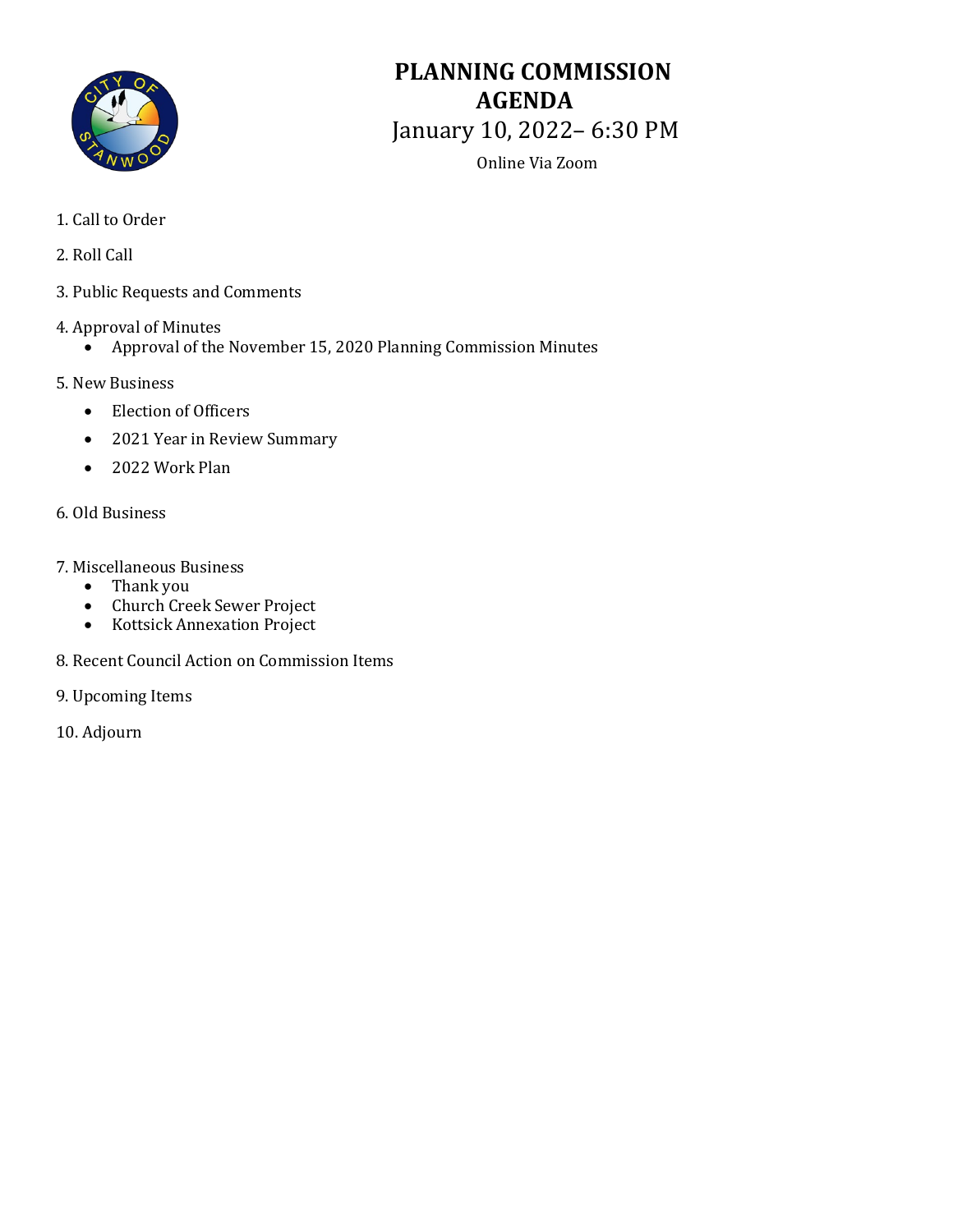

**Call to Order** 6:31 pm

**Roll Call**

Patrick Hosterman Marcus Metz Monea Birkhofer

**Present**: Cody Davis **Staff Present**: Patricia Love Larry Sather Tansy Schroeder<br>Eric Warnat Audrey Rotrock Audrey Rotrock<br>Marcus Richards

**Also known to be present**: Kathy Wooten, Peggy Wendel

## **Public Requests and Comments:**

Cathy Wooten - Park impact fees. With every development being built, if the park impact fees aren't up to date, we're losing thousands of dollars. We need parks to be functional for newcomers.

## **Approval of Minutes**:

With correction of start time, the Minutes of October 11, 2021 were approved as written.

## **New Business:**

## **Two New Staff Members**

Welcome Associate Planner, Audrey Rotrock. She will be the new person sending packets and handling minutes.

Welcome Marcus Richards, Senior Planner, assisting us with long range planning efforts and comprehensive plan update.

Congratulations to Marcus Metz for his win as a new city council member.

## **Park Impact Fee Code Amendment**

The Planning Commission spent much of 2019 reviewing the current park impact fee code and deliberating on how best to update the code and fee structure while balancing the cost of new park construction against the impact on homeownership. Important to keep the park impact fee up to date. Would like to update it every 2 years to avoid a huge spike and easy transition for developers. Need to update park impact fee based on the 2022 capital facilities plan and show how the numbers work out applying the new CIP. Community Development Director, Patricia Love went through, step by step, how the formula is used determine park impact fees. The formula was codified into the SMC in X year. Applying the new numbers to the formula will keep the calculation of park impact fees up to date.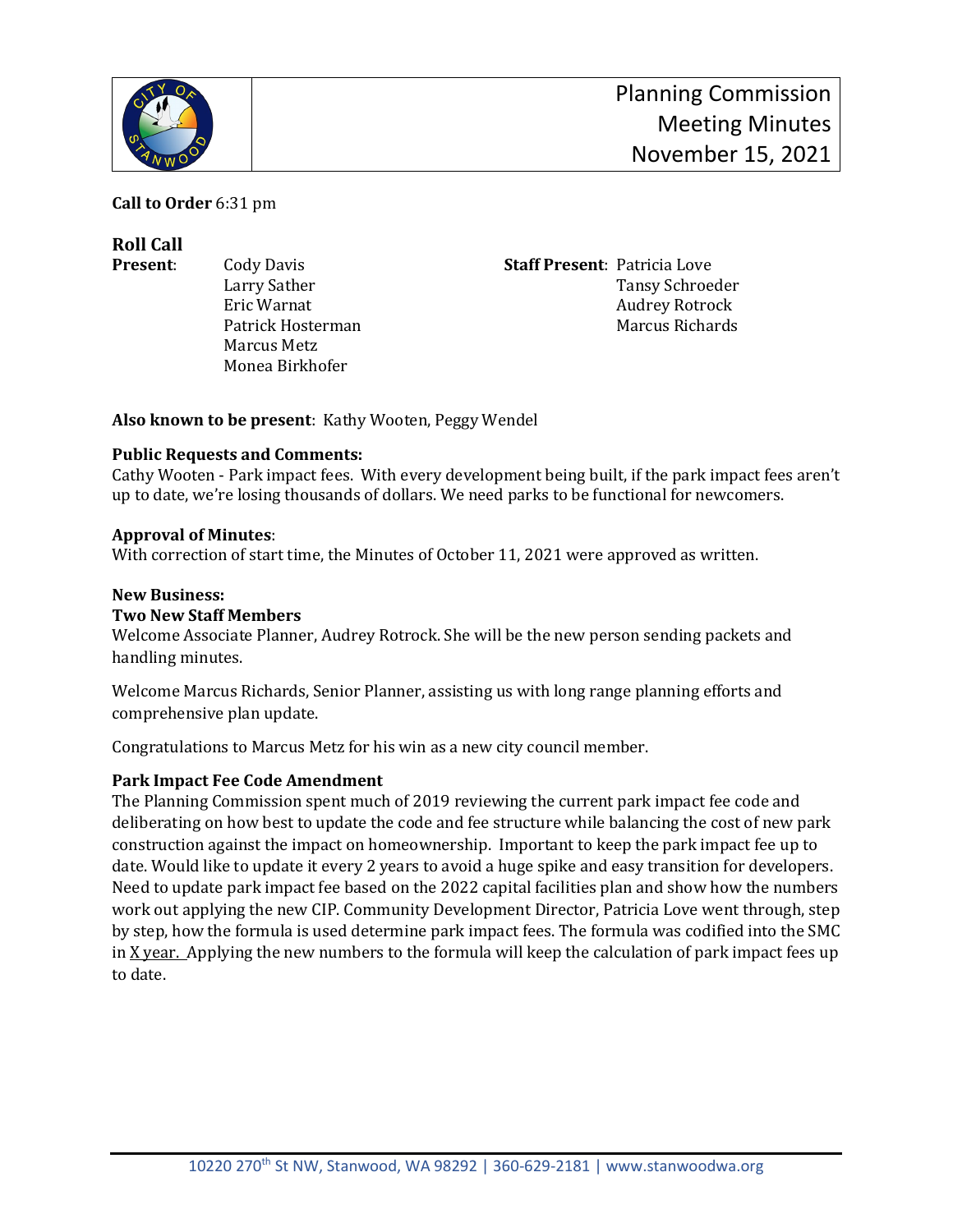

Park Impact Fee Formula:

$$
\frac{PIF = C \times S \times U \times A}{P}
$$

- C = Average Development and Acquisition Cost per Acre<br>S = Level of Service Standard: 2.5 acres per 1.000 resider
- Level of Service Standard: 2.5 acres per 1,000 residents for each neighborhood and community parks = 5.0 acres per 1,000 residents
- $P = 1,000$  (People)<br>U = Average Occupa
- $U =$  Average Occupancy: 2.77 / SFR and 2.17 / MFR<br> $A =$  Adiustment (Discount) Rate of 40% (Applies a 0
- Adjustment (Discount) Rate of 40% (Applies a 0.60 adjustment factor to the formula)

Recirculate the ordinance with proposed methodology showing new formula after Thanksgiving holiday for hearing in January. The commission voted to move this forward to the public hearing in January.

## **Old Business:**

N/A

**Miscellaneous Business**:

N/A

## **Recent Council Action on Commission Items**:

Permitted use procedures code amendment council continues to work through the code with the third and final reading at November 22, 2021 meeting. Anticipating the council to approve at this at the meeting.

## **Upcoming Items:**

2022 Workplan Year in Review – Elect new Officers Public Hearing for Parking Fee Ordinance

A motion to adjourn was made by Larry Sather and seconded by Eric Warnat. Adjourn: 7:31 pm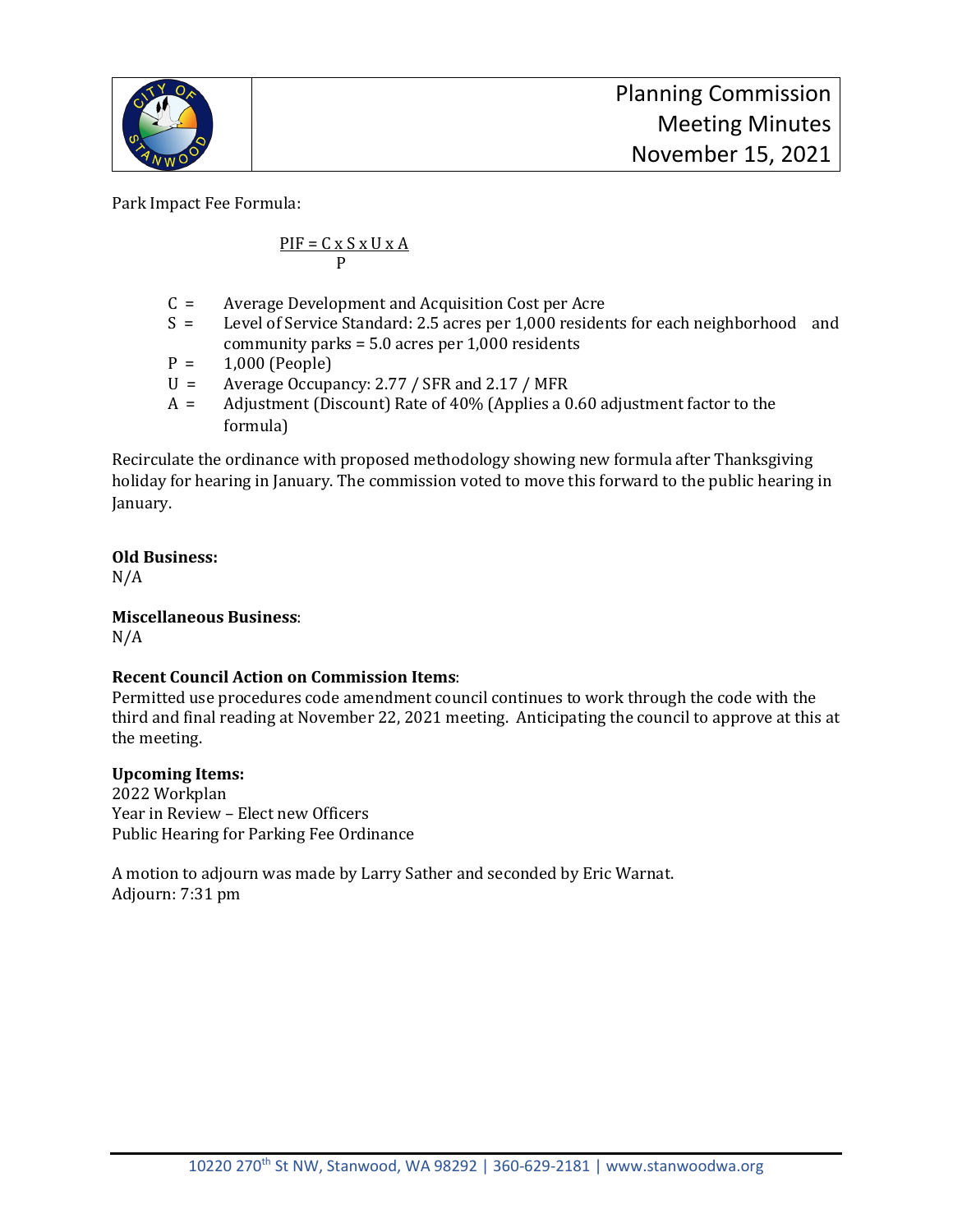

## CITY OF STANWOOD PLANNING COMMISSION

AGENDA STAFF REPORT

| <b>MEETING DATES:</b>  | January 10, 2022                              |
|------------------------|-----------------------------------------------|
| <b>SUBJECT:</b>        | January Agenda Items                          |
| <b>CONTACT PERSON:</b> | Patricia Love, Community Development Director |

## *Election of Officers:*

At the first meeting of the year, the Planning Commission elects a new Chair and Vice Chair. According to the bylaws, election of officers should be the first item of new business and the new officers assume their duties at the close of elections. The roles of the Chair and Vice Chair are as follows:

- *Chair:* The Chair shall preside at all meetings and public hearings and adhere to the duties of the presiding officer prescribed in Robert's Rules of Order Newly Revised. When necessary, the Chair shall call for special meetings. The Chair shall be a full voting member of the Commission. The Chair shall appoint all committees and their respective Chairs, and may act as an ex-officio member of each, but without voting privileges. The Chair may delegate duties to other Commissioners with the consent of the Commission. The Chair shall speak on behalf of the Commission before the City Council, the public and City staff.
- *Vice Chair:* The Vice Chair shall perform the duties of the Chair in the absence of the same. The Vice Chair may also serve as convener of special committees. The Vice Chair shall speak on behalf of the Commission before the City Council, the public and City staff when the Chair is not available to speak. Should the Chair be vacated prior to the completion of the Term, the Vice-Chair shall assume the duties and responsibilities of the Chair for the remainder of the said Term. The Chair shall then conduct elections for a new Vice-Chair.

The following officer election procedures shall be followed:

- No one Commissioner may nominate more than one person for a given office until every member wishing to nominate a candidate has an opportunity to do so.
- **Nominations do not require a second.**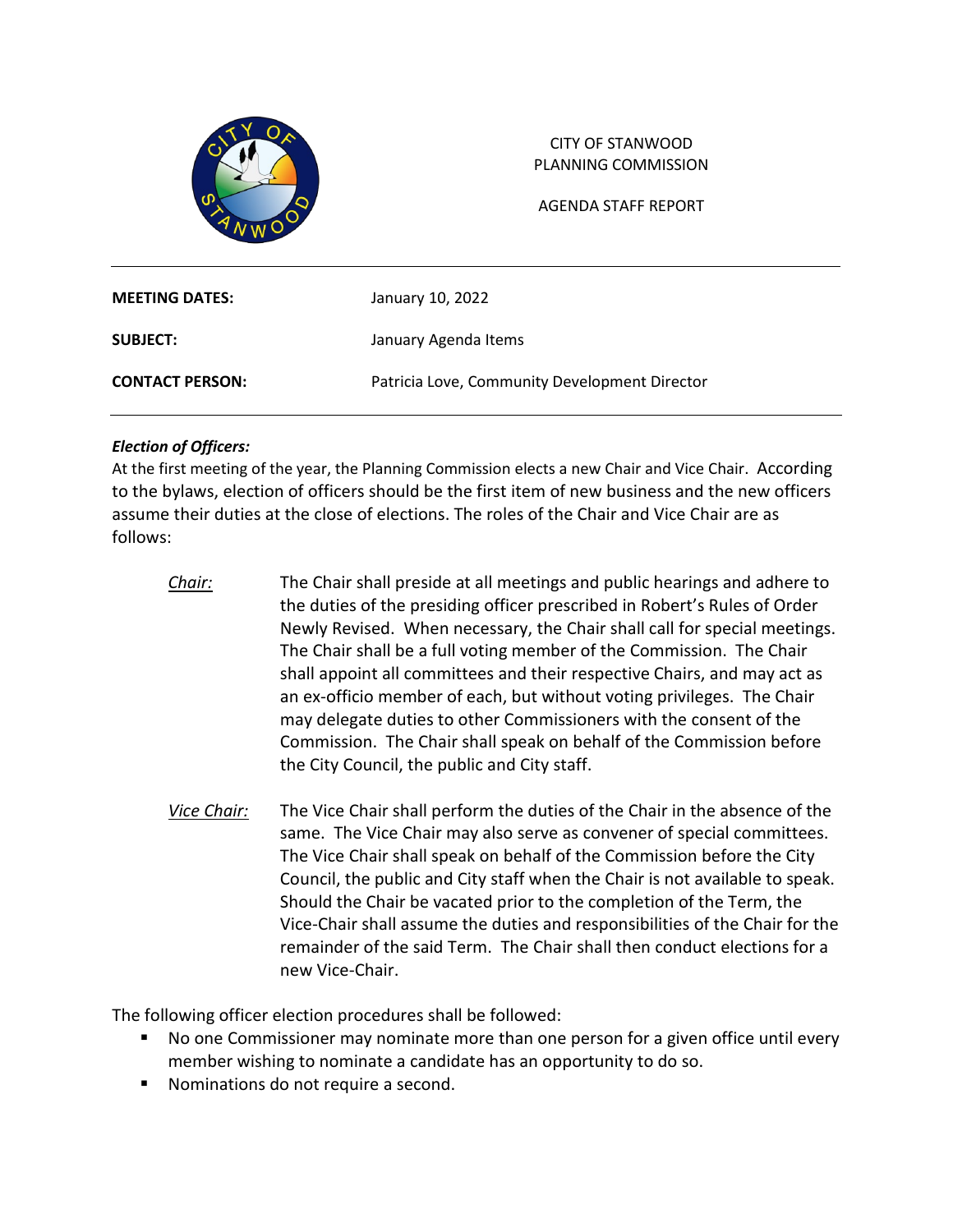- When it appears that no one else wishes to make any further nomination, the nominations are closed. A motion to close the nominations is not necessary.
- After nominations have been closed, voting for the Chair takes place in the order nominations were made. Commissioners will be asked to vote on the nomination.
- As soon as one of the nominees receives a majority vote (four votes), the nominee is elected. No votes will be taken on the remaining nominees.
- A tie vote results in a failed nomination. If none of the nominees receives a majority vote, a call for nominations will begin again and the process is repeated until a single candidate receives a majority vote.
- **Upon election, the newly elected Chair conducts the election for Vice Chair following** the same process.

## *2021 Year in Review:*

At the beginning of each year, staff presents to the Planning Commission a year in review summary of the work accomplished and a preview of the upcoming work plan. The Planning Commission work plan is established based on state mandated requirements, the preceding years Docket items, and city priorities.

The Planning Commission is an advisory commission to the City Council. Their responsibilities include making recommendations to the City Council on Comprehensive Plan Amendments and Zoning Regulations / Municipal Code Amendments. In addition, the Planning Commission provides a forum for public review of development projects outside of the formal public hearing process. In 2021, the Planning Commission held all of their meetings virtually due to Covid-19.

The 2021 Planning Commission workload included:

## *Code Amendments / Comp Plan Amendments / Other*:

- Permit Procedures Restructure Code Amendment
- **Permitted Uses Code Amendment**
- **Enhanced Service Facilities Regulations**
- **Park Impact Fee Code Amendment Review**

*Public Meetings on Development Projects*:

- **Pioneer Highway Interceptor Sewer Upgrade Project**
- 101<sup>st</sup> Avenue Reconstruction
- **F** Creek Side Apartments Phase 3
- **North Star Cold Storage Addition**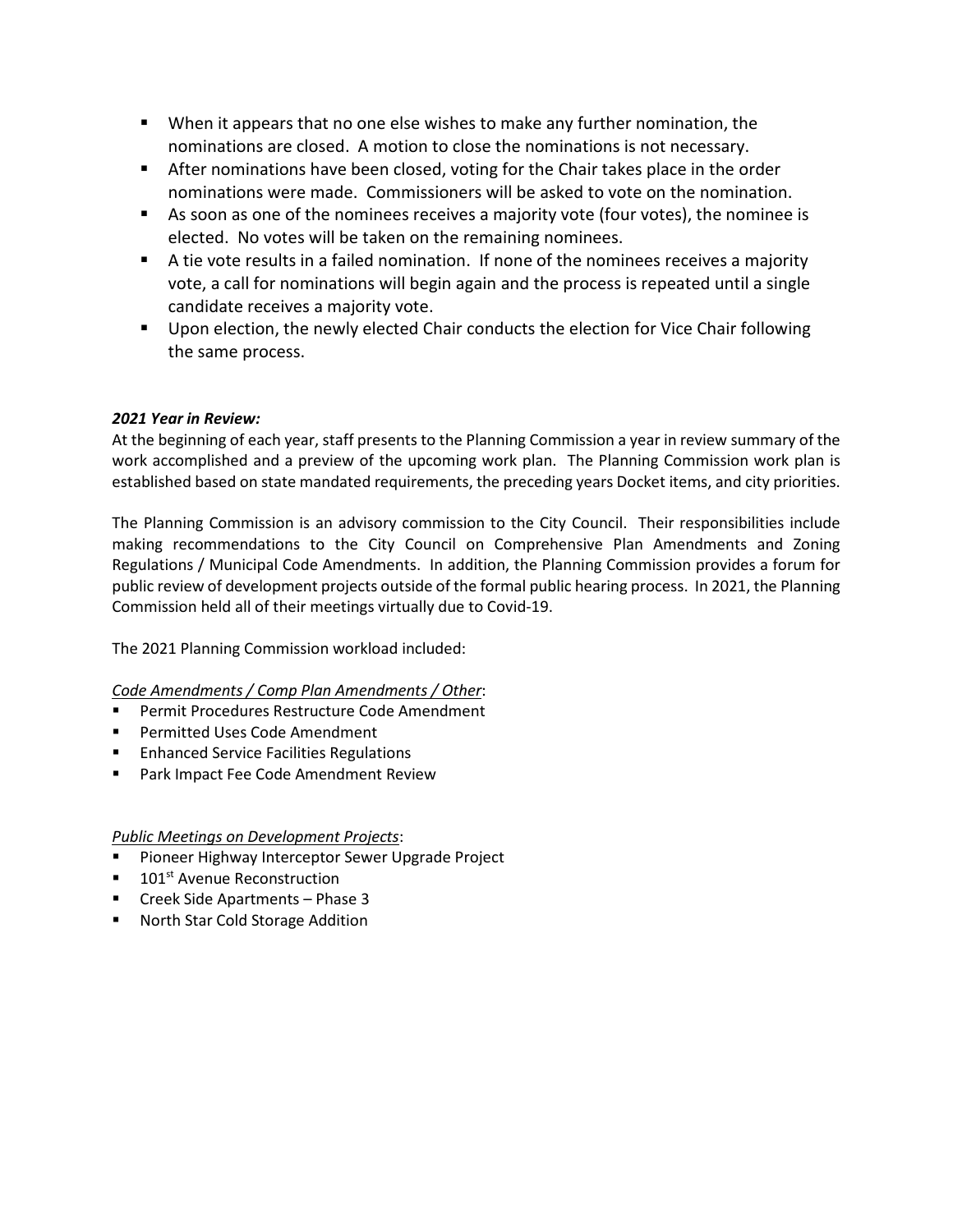#### *Permit Activity Review*:

Below is a comparison on 2021 permit activity statistics compared to other years. The total number of permits are lower than the 2018 / 2019 peak. However, the City did see an increase in permit activity over last year.



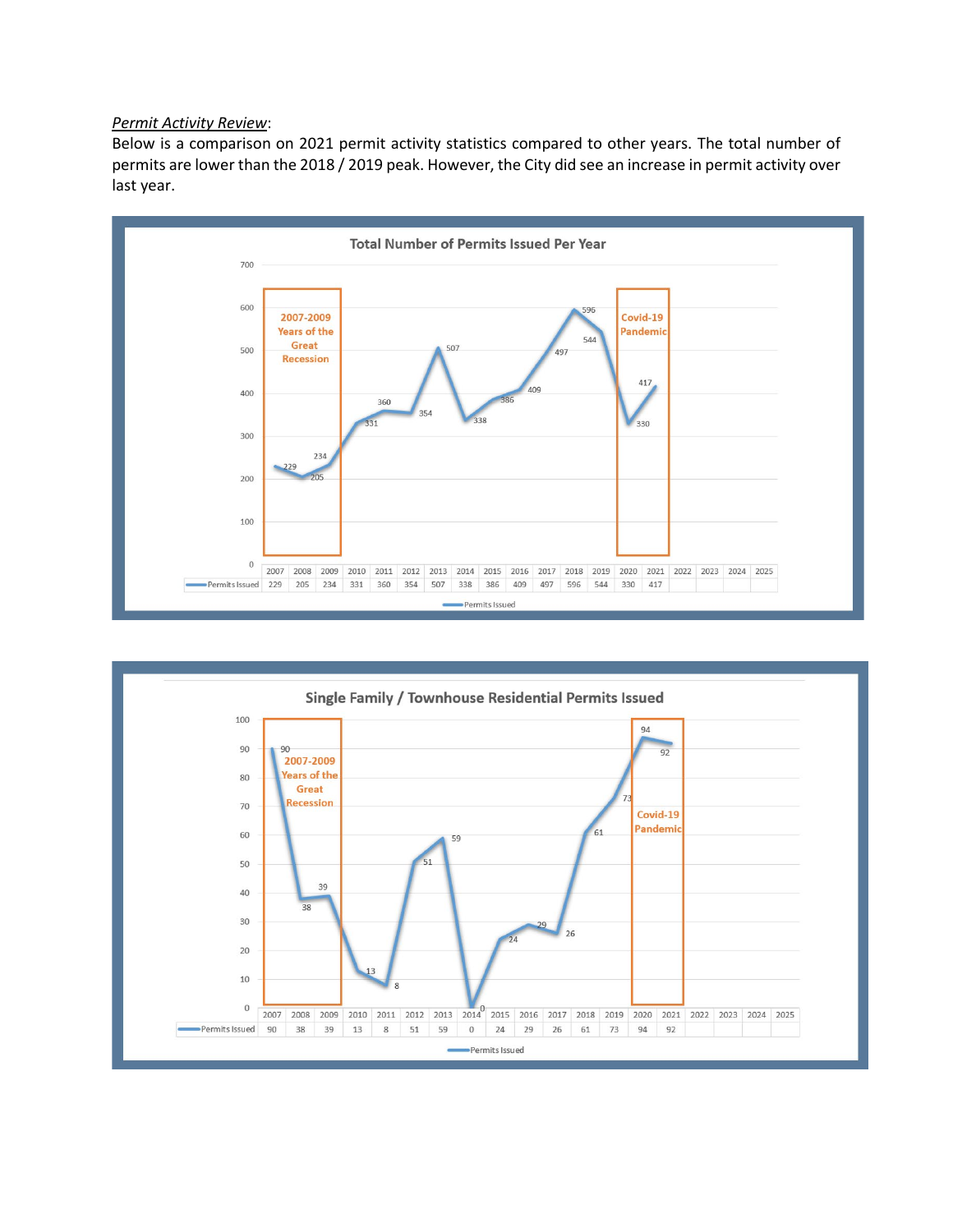

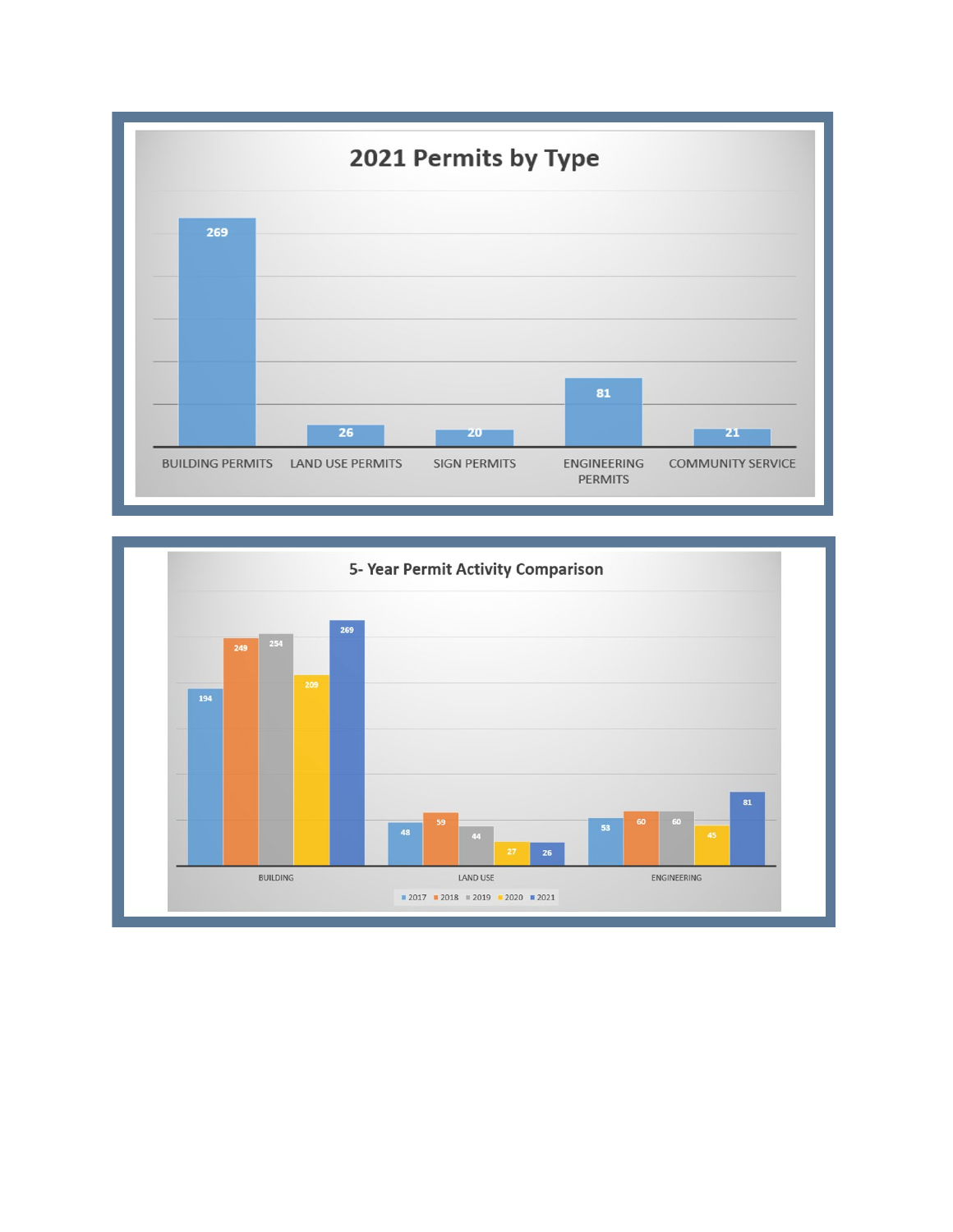## *2022 Work Plan:*

Associated with the 2021 – 2022 Biennial Budget is a corresponding work plan for each department. Included in that work plan are items subject to review by the Planning Commission. Over the next two years the Planning Commission will be working mostly on three major issues: 2024 Comprehensive Plan Update, the Stanwood Municipal Code Update and the Housing Action Plan.

## **Work Plan Item Tentative Timing** Park Impact Fee Ordinance Update Van American Manuary - March Floodplain / FEMA Community Rating Strategy The Muslim January - June 2024 Comprehensive Plan: Technical Studies & Policy Analysis January - December Housing Action Plan January - December Stanwood Municipal Code Update January - December

## **2022 Planning Commission Work Plan Items**

## *Park Impact Fee Ordinance*:

Amendments to the Stanwood Municipal Code to create separate, independent chapters of the municipal code for park, traffic and fire impact fees. School impact fees are already contained in their own chapter of the municipal code. In addition, this amendment will include a recommendation to adopt a new park impact fee for 2022 consistent with the 2022-2027 Capital Improvement Plan.

## *Floodplain / FEMA Community Rating Strategy*:

The City of Stanwood is pursuing participating in the Community Rating System (CRS). Currently Downtown and Historic heart of city is in the floodplain. Participating in the CRS would offer lower insurance premiums to all residents and business owners within city limits. The vision of the Comprehensive Plan is to promote and encourage economic development in the city's downtown area. This includes new and future development inside of the designated floodplain.

The National Flood Insurance Program (NFIP) provides federally backed flood insurance within communities that enact and enforce floodplain regulations. To be covered by a flood insurance policy (for the structure and/or its contents), a property must be in a community that participates in the NFIP. To qualify for the NFIP, a community adopts and enforces a floodplain management ordinance to regulate development in flood hazard areas. The objective of the ordinance is to minimize the potential for flood damage to future development. The city of Stanwood participates in the NFIP.

An option to help reduce flood insurance premiums in Stanwood is to join FEMA's Community Rating System (CRS) and identify options to improve floodplain management in the city. Under the CRS program, flood insurance premiums of a community's residents and businesses can be discounted to reflect that community's work to reduce flood damage to existing buildings, manage development in areas not mapped by the NFIP, protect new buildings beyond the minimum NFIP protection level, preserve and/or restore natural functions of floodplains, help insurance agents obtain flood data, and help people obtain flood insurance.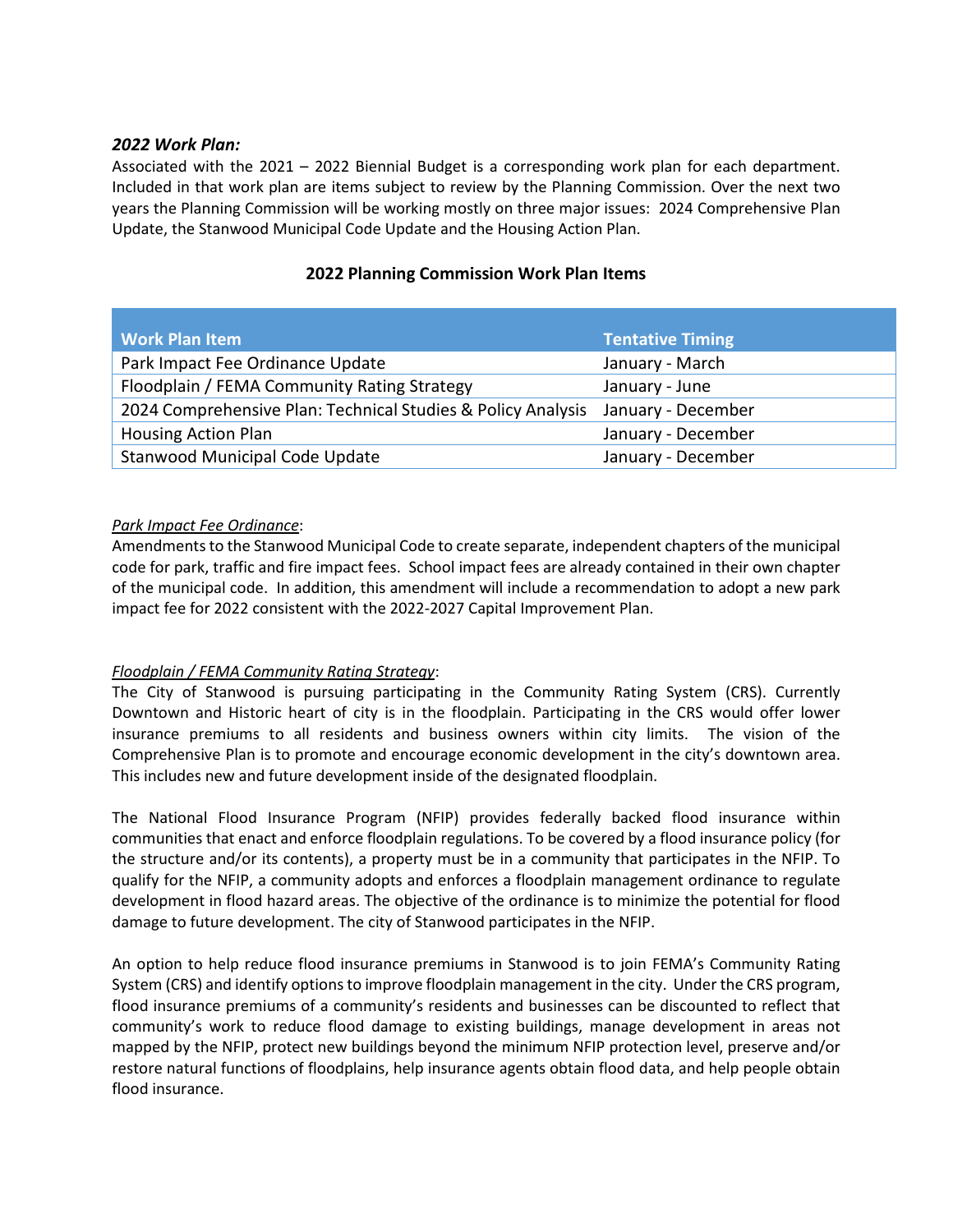Staff will be working with our local FEMA representative to better understand what measure the city can take to reduce our flood risk and potentially join the CRS program. The Planning Commission will review the proposed options and make a recommendation to the City Council on whether or not to apply to the CRS program.

#### *2024 Comprehensive Plan Update:*

Communities planning under the Washington State Growth Management Act (GMA) are required to update their comprehensive plans every eight years The City of Stanwood is required by RCW 36.70A.130 to update their Comprehensive Plan by June 30, 2024.

The City of Stanwood's current Comprehensive Plan was adopted in June of 2015 with various updates and amendments in the subsequent years. With the 2024 Comprehensive Plan Update, staff is proposed to reorganize the Plan to create a more concise plan that is user friendly and complies with the requirements of the Growth Management Act and the Puget Sound Regional Council Policy Vision 2050.

There are two primary objectives of the Comprehensive Plan update: 1) examine the challenges faced by the community and provide strategies for overcoming those challenges and 2) identify opportunities for community growth as outlined in the Puget Sound Regional Vision 2050 Plan while preserving the City's small-town vision and quality of life. The intent is to ensure that growth occurs in a way that considers quality of life, placemaking, and other community character goals. This update is not about adopting a new vision for the community, but instead builds upon decades of planning activities to update and refine the vision for the community.

#### *Housing Action Plan*:

The City of Stanwood, with funding from the Washington State Department of Commerce, will be preparing a Housing Action Plan to both identify the current state and forecast the future growth of housing and population in the city. The city applied for the Housing Plan Grant application on October 4th, 2021. By the end of October, the City was notified that grant was approved. Under the terms of the grant, the Housing Action Plan is required to be completed by June 2023.

Stanwood is growing, and the population is changing. As home prices continue to rise within the area, it is challenging to strike a balance between maintaining community character and preserving the existing housing stock. Creating a housing action plan will help us complete a thorough assessment of the city's housing needs, encourage affordable and market-rate housing development within the city, and retain existing affordable housing to minimize displacement. While we know our City will continue to grow and change, we want to find ways to minimize the impact on our existing neighborhoods while encouraging a more diverse housing stock.

The data gathered and policy work included in the Housing Action Plan will be used for the Housing Element of the Comprehensive Plan update noted above. The Housing Action Plan will include the following work elements:

**Housing Needs Assessment: The housing needs assessment is a data gathering exercise which** consists of gathering population, housing, employment, and income data. This work also includes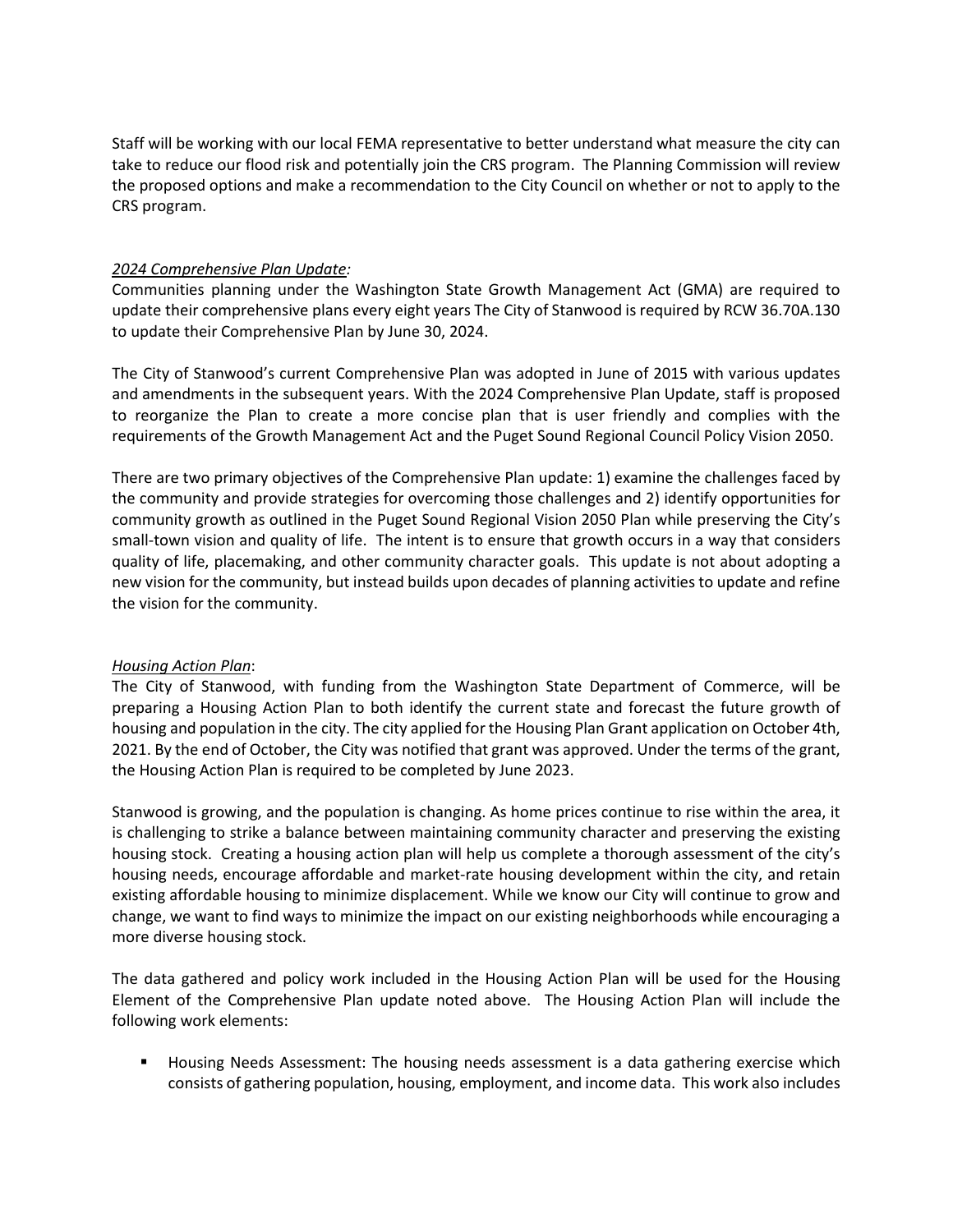reviewing the City's existing housing polices, regulations, and permitting processes to understand the effectiveness of addressing housing affordability in the City.

- **Community Outreach: Tasks will contain three outreach efforts conducted to discuss the Housing** Plan. These outreach efforts include: 1) staff/project team virtual charette, 2) Stanwood City Council virtual work session, and 3) public virtual open house.
- **H** Housing Action Plan: The final housing action plan will use the data gathered from the housing needs assessment and the community outreach to develop strategies to plan for and accommodate existing and projected needs of all economic segments of the community, including documenting programs and actions needed to achieve housing availability.

The Planning Commission and Council Community Development Committee will act as the policy review bodies during the development phase of the Plan. The Planning Commission will hold a public hearing on the draft plan and make a formal recommendation to the City Council. Council may hold their own public hearing on the plan or accept the Planning Commission's recommendation and then adopt the plan via a resolution.

## *Stanwood Municipal Code Update*:

The last comprehensive update to the Stanwood Municipal Code occurred in 1968. As the City has grown and development has increased over the years, so has the need for updated regulations. Fifty years of amendments has resulted in inconsistencies, conflicts and outdated regulations. The City desires to adopt a modernized Municipal Code that reflects the character of Stanwood and meets the current needs of the community.

The new code should reflect best practices with respect to the content and administration of the code. The update needs to be user friendly for staff, property owners and developers by 1) removing legalese and jargon unfamiliar to the lay person, 2) improving clarity and overall functionality, and 3) reflect regulatory best practices. It is also envisioned that the update will include tables and illustrations whenever possible to help convey concepts. Lastly, the updated code must be consistent with current case, state and federal laws. The following principals have been drafted to guide the update process.

- **F** Focus on improving the code to eliminate deficient, outdated, overly or unnecessarily complex codes that inhibit development.
- **Make the code internally consistent between Titles and Chapters.**
- **EXECT** Create a user-friendly code that is easy to administer by staff and easily understood by developers and the community.
- Use plain, easily understood language in describing requirements and procedures.
- **If I**dentify existing development regulations that need to be revised or updated to be consistent with the Comprehensive Plan.
- Standards and regulations should reflect current needs and desires of the community.
- **Ensure compatibility with current state and federal law.**
- **Evaluate the code for regulatory gaps.**
- **Eliminate "repealed" or "deleted" titles, chapters, or sections.**
- Apply form-based concepts and development flexibility where appropriate.
- **Insert tables, graphics and/or illustrations wherever necessary to convey concepts.**